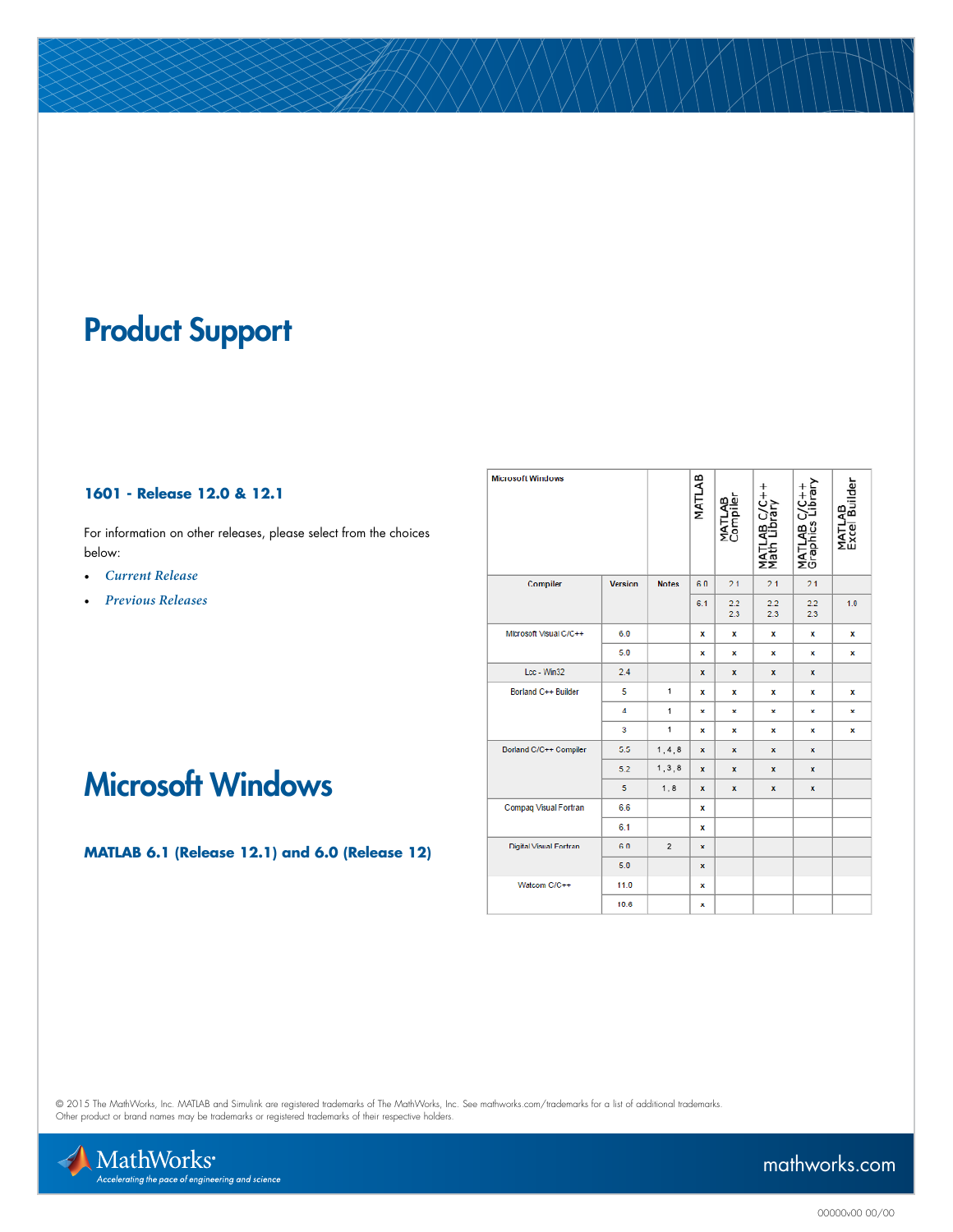#### **Simulink 4.1 and 4.0 and Related Products**

| <b>Microsoft Windows</b>      |                |                | Simulink     | Stateflow    | Real-Time<br>Workshop | Real-Time<br>Windows Target | χPC |
|-------------------------------|----------------|----------------|--------------|--------------|-----------------------|-----------------------------|-----|
| Compiler                      | <b>Version</b> | <b>Notes</b>   | 4.0          | 4.0          | 4.0                   | 2.0                         | 1.1 |
|                               |                |                | 4.1<br>4.1.1 | 41<br>4.2.1  | 4.1<br>4.1.1          | 2.1                         | 12  |
| Microsoft Visual C/C++        | 60             |                | x            | x            | x                     | x                           | x   |
|                               | 5.0            |                | ×            | ×            | ×                     | ×                           | ×   |
| Lcc - Win32                   | 2.4            |                | ×            | $\mathbf{x}$ | $\mathbf{x}$          | ×                           |     |
| <b>Borland C++ Builder</b>    | 5              | $\mathbf{1}$   | x            | x            | x                     |                             |     |
|                               | 4              | $\mathbf{1}$   | x            | x            | x                     |                             |     |
|                               | 3              | $\mathbf{1}$   | ×            | ×            | ×                     |                             |     |
| Borland C/C++ Compiler        | 5.5            | 1, 4, 8        | ×            | $\mathbf x$  | ×                     |                             |     |
|                               | 5.2            | 1, 3, 8        | x            | x            | x                     |                             |     |
|                               | 5              | 1, 8           | x            | x            | ×                     |                             |     |
| Compaq Visual Fortran         | 6.6            |                | ×            |              |                       |                             |     |
|                               | 6.1            |                | ×            |              |                       |                             |     |
| <b>Digital Visual Fortran</b> | 6.0            | $\overline{2}$ | x            |              |                       |                             |     |
|                               | 5.0            |                | x            |              |                       |                             |     |
| Watcom C/C++                  | 11.0           |                | ×            | x            | ×                     | x                           | x   |
|                               | 10.6           |                | ×            | ×            | ×                     | ×                           | ×   |

#### Notes for the MATLAB 6.0 & 6.1 Microsoft Windows Tables

#### Exception Handling

When using C++, the MATLAB Compiler relies on the availability of exception handling in the C++ language. Several of the supported compilers do not properly support C++ exception handling. Consequently, our support for exception handling is limited on those platforms.

1. Borland:

• Borland C++ (all versions) has a restriction on support of goto statements within try / catch blocks. The MATLAB Compiler sometimes generates goto statements for complicated if conditional statements. The generated code for these will not compile in Borland C++; as a result you will be required to simplify the if condition.

- The -A debugline option is implemented using try / catch statements. Therefore, use of this option is also restricted in the above C++ implementation.
- Borland Compilers use MIDL compiler, which is distributed with Microsoft Compilers, to generate COM components. Thus, you will need to install the MIDL compiler separately. One way to do this is to install a standard version of Microsoft Visual Studio.

2. Digital Visual Fortran 6.0:

• A number of users have reported problems with this version of Digital Visual Fortran. Although it is supported, we do not recommend using it.

3. The list that is generated when using the mex -setup and mbuild -setup commands refers to the Borland C/C++ 5.2 Compiler as Borland C/C++ 5.02.

4. The Borland C/C++ Compiler 5.5 is the Borland C/C++ Free Command Line Tools v5.5

5. The list that is generated when using the mex -setup and mbuild -setup commands refers to the LCC v2.4.1 Compiler as LCC C v2.4.

6. The list that is generated when using the mex -setup and mbuild -setup commands refers to the Microsoft Visual C/C++ .NET Compiler as Microsoft Visual C/C++ 7.0.

7. Only the Professional Edition of the Microsoft Visual C/C++ Compiler (Version 5.0, 6.0, or 7.0) is officially tested and supported by The MathWorks Products. In addition, customers have reported problems when using the Standard Edition with the Real-Time Workshop, the Real-Time Windows Target, and xPC Target. We recommend using the Professional Edition.

8. Borland Compilers use MIDL compiler, which is distributed with Microsoft Compilers, to generate COM components. Thus, you will need to install the MIDL compiler separately. On way to do this is to a standard version of Microsoft Visual Studio.

#### **UNIX Workstations**

• You must have a native ANSI C compiler for your operating system.

© 2015 The MathWorks, Inc. MATLAB and Simulink are registered trademarks of The MathWorks, Inc. See [mathworks.com/trademarks](http://www.mathworks.com/trademarks) for a list of additional trademarks. Other product or brand names may be trademarks or registered trademarks of their respective holders.



### [mathworks.com](http://www.mathworks.com)